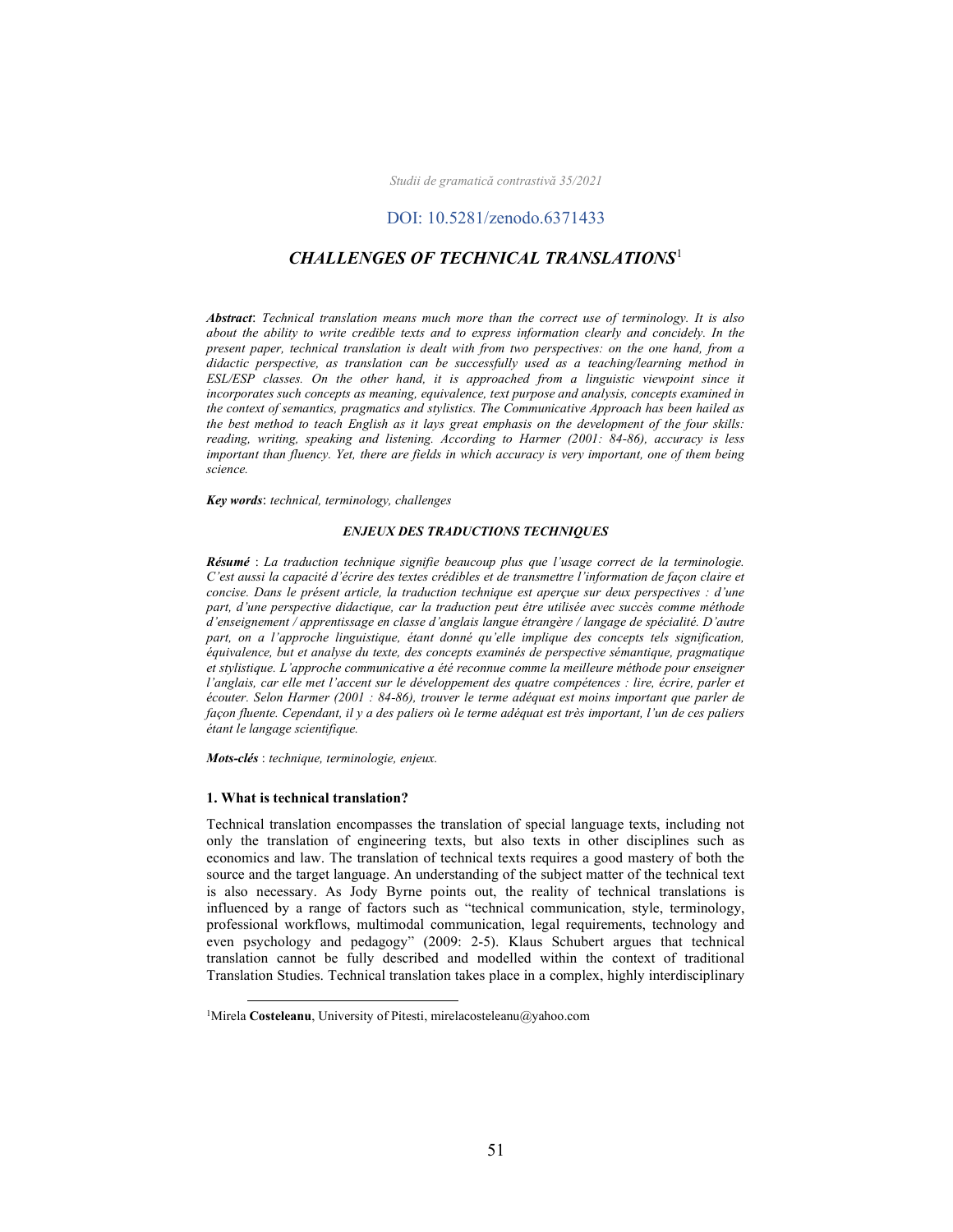environment, the work of translators, the materials, the resources and the strategies used being influenced by several factors (ibidem).

Learning a technical language is a very complex process which goes far beyond the correct use of terminology. This process has a lot in common with "acquiring the skills of communication for a foreign natural language" (Hann, 1992: 15). Technical translations involve a lot of challenges. Hann shows that "grammar rules change, verbs and prepositions acquire new significances, and similar terms occur with entirely different implications within brief sections of the same engineering text" (ibidem).

Translation as a teaching method is seen as having a lot of disadvantages such as the students' dependence on their first language, the emphasis on reading and writing, the neglect of speaking and listening as well as the failure to meet the learners' practical needs. Moreover, the mere memorization of bilingual word lists does not encourage students to communicate freely in the target language. The method of translation fell into disgrace mainly because it was seen as hindering language acquisition. It was considered to discourage creativity and spontaneity because it lacks interaction. Advocates of the Communicative Approach point out that the use of the first language is counterproductive in the process of acquiring a second language and that therefore the use of translation is likely to do more damage than good, holding back students from taking the leap into expressing themselves freely in the new language (Carreres, 2006: 955).

 Yet, translation from English into Romanian or vice-versa plays an undeniable role in the teaching/learning of ESP. For Romanian engineering students studying English as a second language, the first language is the reference system in the learning process. Although it is still largely associated with the Grammar Translation Method, translation is no longer seen as an obsolete teaching method. There are many advantages to translation if it is used properly in ESP classes.

The ESP teacher's resort to translation cannot be seen as his/her failure to use only the target language in class. An argument in this regard is the fact that, as Harmer shows, " when we learn a foreign language, we use translation almost without thinking about it, particularly at elementary and intermediate levels" (Harmer, 2001: 131). As David Atkinson points out, translation encourages learners to think about meaning, not just manipulate forms mechanically, offering them real-life activities (Atkinson, 1993: 53-54). Translation is a useful aid in ESP classes since it stimulates interactivity and encourages learners to transfer the thought process from L1 into L2.

#### 2. Challenges of translation for engineering students

Translation activities and the use of L1 can help students understand specialised materials in the ESP classroom and improve their skills (Avand, 2009: 45). The method of translation is beneficial to elementary students, but it may be useful even at intermediate and advanced levels. Romanian engineering students prefer translation as a learning aid for several reasons. There are students who are not very comfortable with speaking freely in the classroom. These students do not regard translation as a time-consuming, boring, or inefficient activity. On the contrary, they find it useful especially in the introduction of new specialised vocabulary. Since they dislike monolingual instruction, they feel more relaxed and self-confident if they are allowed to use Romanian in bilingual activities. Since engineering is an exact science, most students need to make sure that they have understood a concept perfectly. In other words, accuracy is very important to them. When it comes to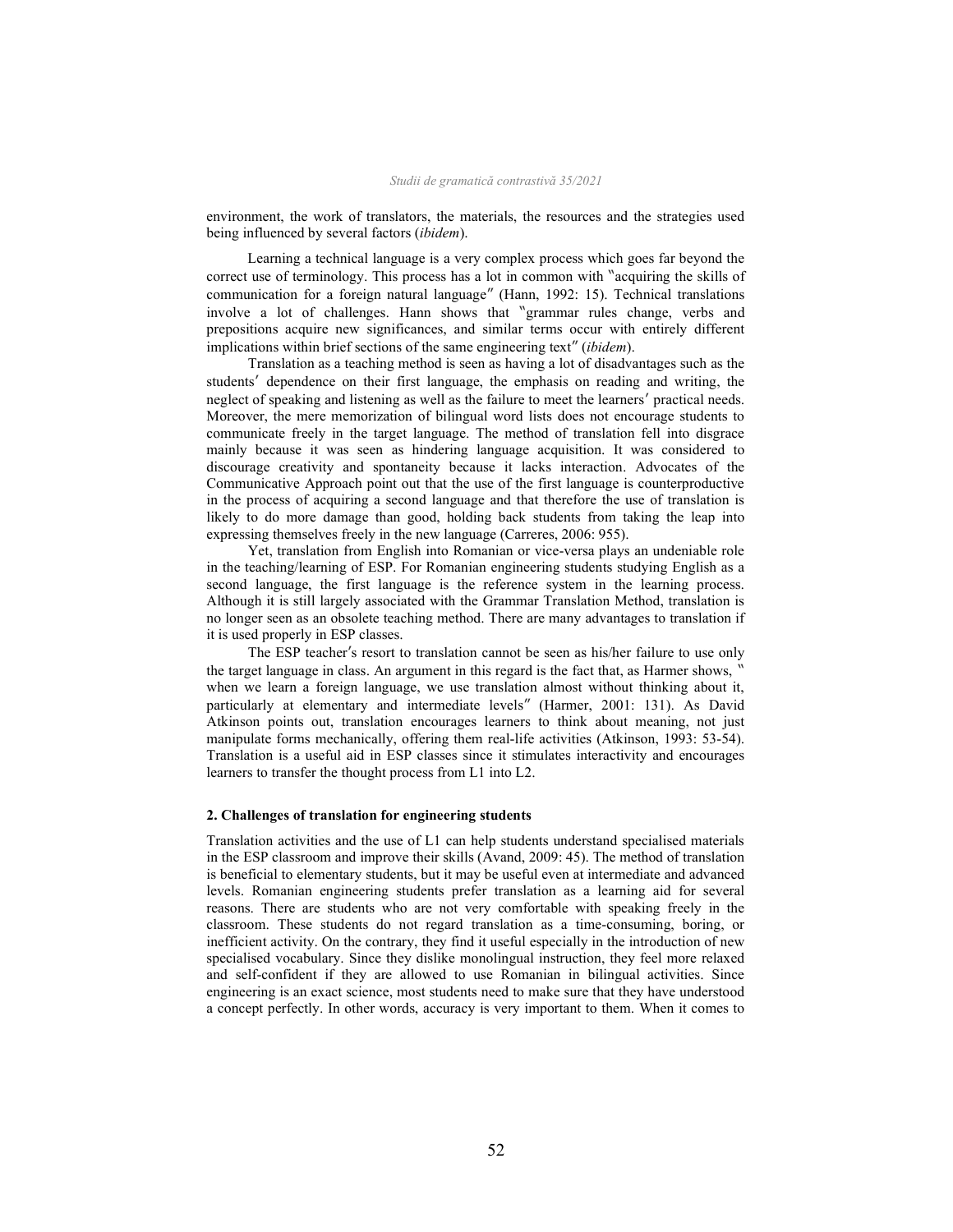the introduction of new words, they would rather be given an accurate equivalent of the technical word than an explanation of it, no matter how clear and concise it is.

ESP students encounter lexical, grammatical, and sociocultural difficulties when dealing with translation tasks. Lexical problems stem mainly from the lack of direct correspondence between Romanian and English technical vocabularies. Technical words are specific to a particular topic, discipline or field of study. They can be understood and acquired by studying the respective field. These words are the responsibility of the subject specialist. Such words as pedal, accelerator, piston, cylinder, distribution, combustion do not pose any problems to ESP students studying to become automotive engineers even if their scientific knowledge is poor. Their similarity with their Romanian equivalents helps Romanian students guess their meanings. In other situations, this similarity may be misleading. Thus, they may translate kinetic energy as energie chinetică, thermal energy as energie termală instead of energie cinetică and energie termică.

Even students whose level of English is high may encounter problems in finding accurate equivalences between English and Romanian if their level of scientific knowledge is low. The mere definitions of such words as *crankshaft* and *camshaft* will not help an ESP student who lacks basic technical knowledge peculiar to his/her field of study to distinguish between the two terms.

 crankshaft - a long metal rod, especially one in a car engine, that helps the engine turn the wheel (arbore cotit)

 camshaft - a device that causes the valves of an engine to open or close at the correct time (arbore cu came).

If students are unaware of the function of a *clutch* in a car, such a definition as "a mechanism for connecting and disconnecting an engine and the transmission system in a vehicle, or the working parts of any machine" will hardly help them find the correct equivalent in Romanian (ambreiaj).

On the other hand, students whose level of English is not very good may be faster in finding the Romanian corresponedent of an English technical word if they have wide scientific knowledge. The more familiar ESP students are with their field of study, the easier it will be for them to understand and acquire the technical vocabulary. Rarely do they feel the need to translate a technical text if the topic dealt with has been studied with the subject specialist in advance.

ESP students also have a lot of difficulty with those words designating car parts which have different names in British English and American English: *aerial/antenna*, bonnet/hood, boot/trunk, indicator/ turn signal, number plate/license plate, wing/fender, accelerator/gas pedal.

A large number of English technical terms are polysemantic, sometimes being part of word combinations which have no exact equivalents in Romanian. Cylinder, for instance, refers to many cylindral parts of machines and the cylindral chamber in which the steam acts upon the piston. Arm is used with the technical meaning of lever. Body, when used in technical texts, may have the following meanings: *mass*; box; drawer; casing. Finger means hand, pointer, ratchet. Hand is part of the compounds handbrake and handset. Head is part of the compounds headlamp and headlight. It is also used to refer to the head of a nail, or the head of a cylinder. Dog means safety piece, champ, hook. Horse is part of the compound *horsepower. Work* has in technical texts a different meaning from the one students are familiar with. In the sentence The amount of energy needed to do a task -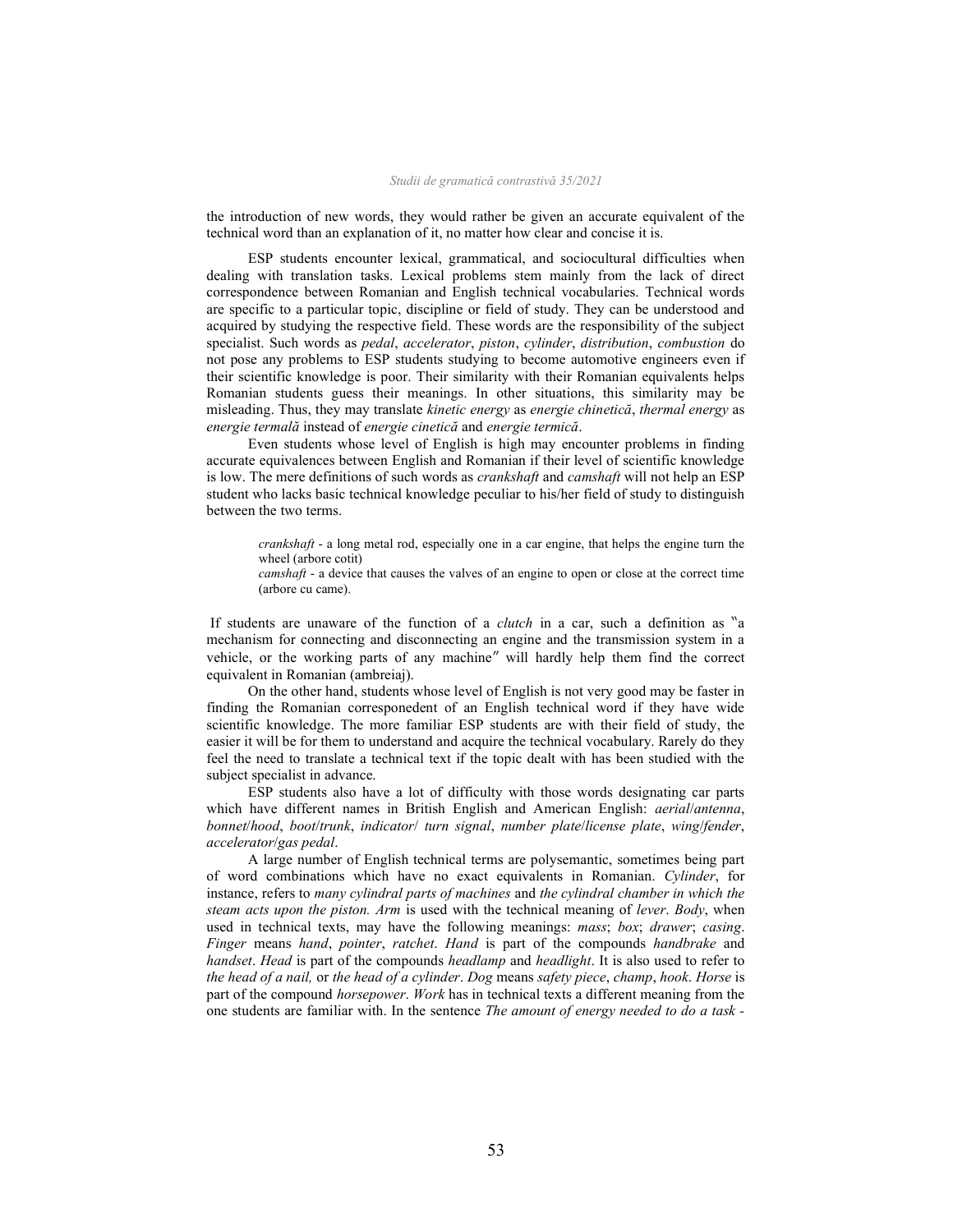for example, lifting a load to a certain height by crane - is called work, students have a tendency to translate work as muncă, not as lucru mecanic. When dealing with a polysemous word, students should be encouraged to try to guess its meaning from the context. The different meanings of polysemous words can be taught by starting from the primary meaning (which more often than not belongs to general English) and extending the meaning based on the general English word.

Romanian engineering students may encounter problems with different systems of units which are used in different parts of the world. Some of them may be familiar with the conversion of kilograms into pounds, for instance, but most ESP teachers will not find it so easy. To avoid confusion, it is preferable not to change units in the translated text.

Technical dictionaries are a valuable aid when doing technical translations. Unfortunately, there are situations when they are not enough. If students look up such words as *quench*, anneal and temper in an English-Romanian technical dictionary, they will be quite confused. Thus, both *quench* and *temper* mean a *căli*. Both *anneal* and *temper* mean *a tempera*. In reality, *quenching*, *annealing* and *tempering* refer to distinct types of heat treatment (*quenching* - metal is heated, then dipped in water or oil to cool it rapidly; annealing - metal is heated, then allowed to cool slowly; *tempering* - metal is heated and kept at a high temperature for a period of time). Both the ESP teacher and students may be confused by such words as torque and couple. According to technical dictionaries, they both mean *cuplu*. Yet, they are not synonyms. A short text will make the difference between them obvious:

"As an engine produces a couple - rotary force - the moving parts of the machine it is driving will produce resistance, due to friction and other forces. As a result, torque (twisting force) is exerted on the output shaft of the engine" (Ibbotson, 2009: 86).

Besides lexical problems, ESP students often encounter grammatical problems when translating technical texts. Thus, they are likely to produce sentences like "The pliers is on the workbench" and "The pincers is here" instead of "The pliers are on the workbench" and "The pincers are here".

Some words usually regarded as uncountable nouns (energy, mobility) behave as countable nouns in engineering contexts:

Energy cannot be created or destroyed, only converted from one form to another. It needs an energy of 400 joules.

#### 3. ESP teachers' attitude to translation

Some ESP teachers have negative attitudes to translation because they associate it with the dull, lengthy activities they had to carry out when they themselves were students. They also see it as independent from the four skills which define language competence: reading, speaking, listening and writing. It prevents learners from thinking in the L2 and ESP teachers from maintaining an English-speaking environment in the class. Translation activities may be tricky for ESP teachers. They take a lot of preparation. Although nobody expects an ESP teacher to be an expert in the technical field, a good comprehension of the topic being translated is extremely valuable since technical terms do not always have direct translations in the target language.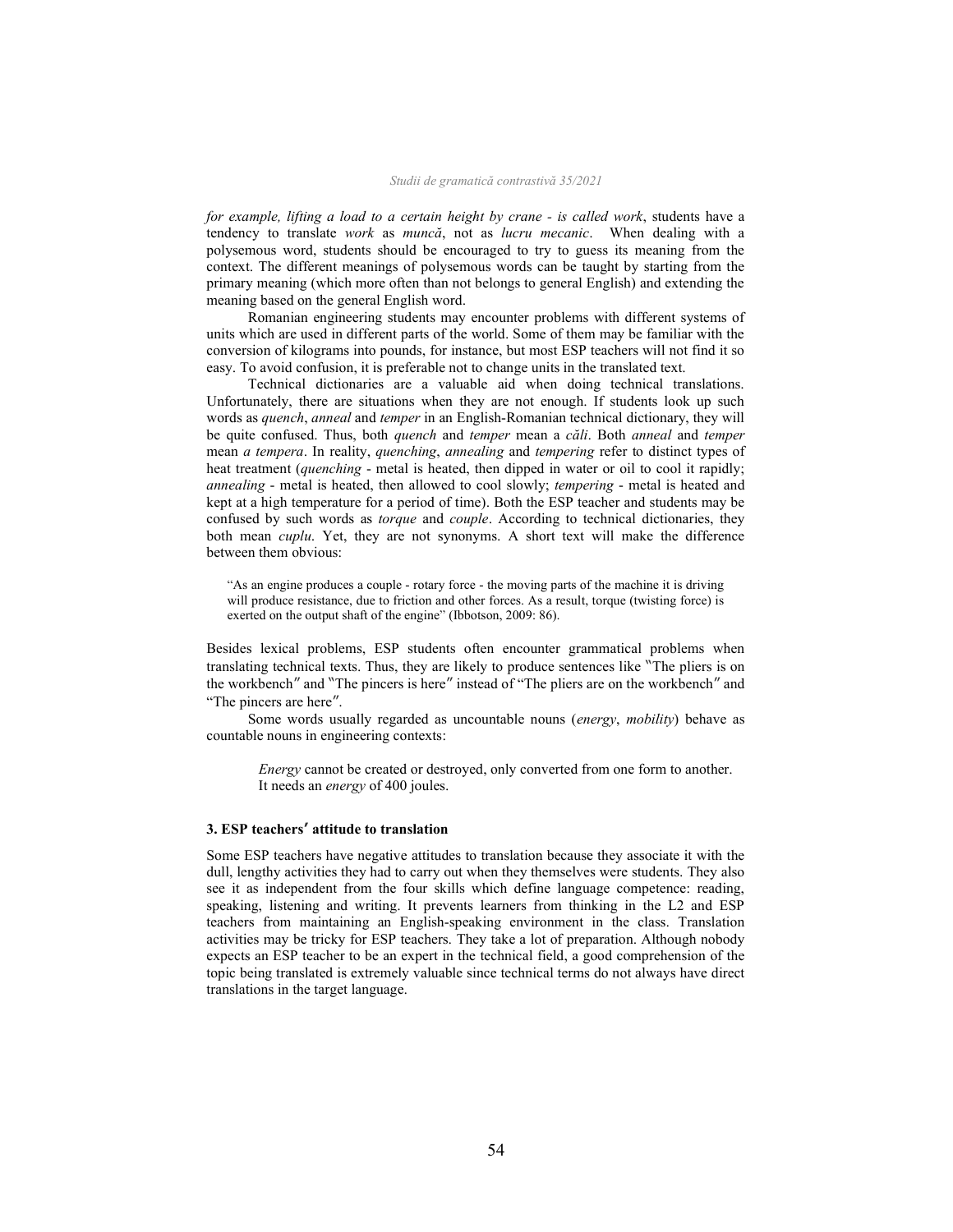Other ESP teachers see technical translation as a form of communication which involves interaction and cooperation between students. If well designed, translation activities practise not only reading and writing, but also speaking and listening. The aim of translation is the improvement of language proficiency, not the development of translation skills.

Translation is a useful skill especially for people who travel a lot. Being a mediator between two people or two groups who cannot speak the same language requires translation. Technical translations are among the most demanded types of translation services. Low-quality translations may lead to malfunctioning systems or damaged devices. Those teachers who are aware that these situations are imminent in the students' personal and professional lives will see the validity of translation as an activity in communicative classrooms.

The choice of materials is very important when designing translation activities. A close cooperation with the subject specialists will help ESP teachers select texts about topics that have already been studied by students in their specialist courses. ESP teachers should know exactly when to use translation, which groups of students they should use it with and how much time to allot to it so that it shouldn't dominate classroom practice.

Designed well, translation activities in ESP classes can practise the four skills. Translation in groups can stimulate ESP students to discuss the meaning and use of language at the deepest levels while trying to find equivalents in another language. The class may be divided into two groups. Each group is given a short text to translate into the target language. Then the groups exchange their papers and they are asked to translate the other group's version into their mother tongue. The comparison of the original text with the new version may have interesting, often amusing results. Students may be asked to look at translations which contain mistakes. They are asked to discuss the causes of errors. They may also be asked to bring in short texts which they find interesting. They can discuss and translate them. Choosing the right materials and activities will undoubtedly have a positive impact on the students' motivation and dynamics.

#### Conclusions

Although in the last 40 years or so, the use of translation has been described as a counterproductive practice, a lot of theorists and researchers have re-assessed the role of translation as an instrument to support and enhance L2 acquisition. In ESP classes, translation activities have an undisputed value if they are designed with a specific aim in mind and if they are used efficiently.

#### **References**

Atkinson, D., 1993, Teaching Monolingual Classes, London, Longman.

Avand, A.Q., 2009, «Using translation and reading comprehension of ESP learners», Asian ESP Journal, 5(1), p. 44-60.

Byrne, J., 2009, «The Coming of Age of Technical Translation: an Introduction», The Journal of Specialised Translation, p. 2-5.

Carreres, A., 2006, « Strange Bedfellows: Translation and Language Teaching. The teaching of Translation into L2 in Modern Languages Degrees: Uses and Limitations», Sixth symposium on translation, terminology and interpretation, p. 955-959, http://www.cttic.org/publications\_06Symposium.asp. (consulted on 7th May 2021). Dictionar tehnic englez-roman, Bucuresti, Editura Tehnica, 2002.